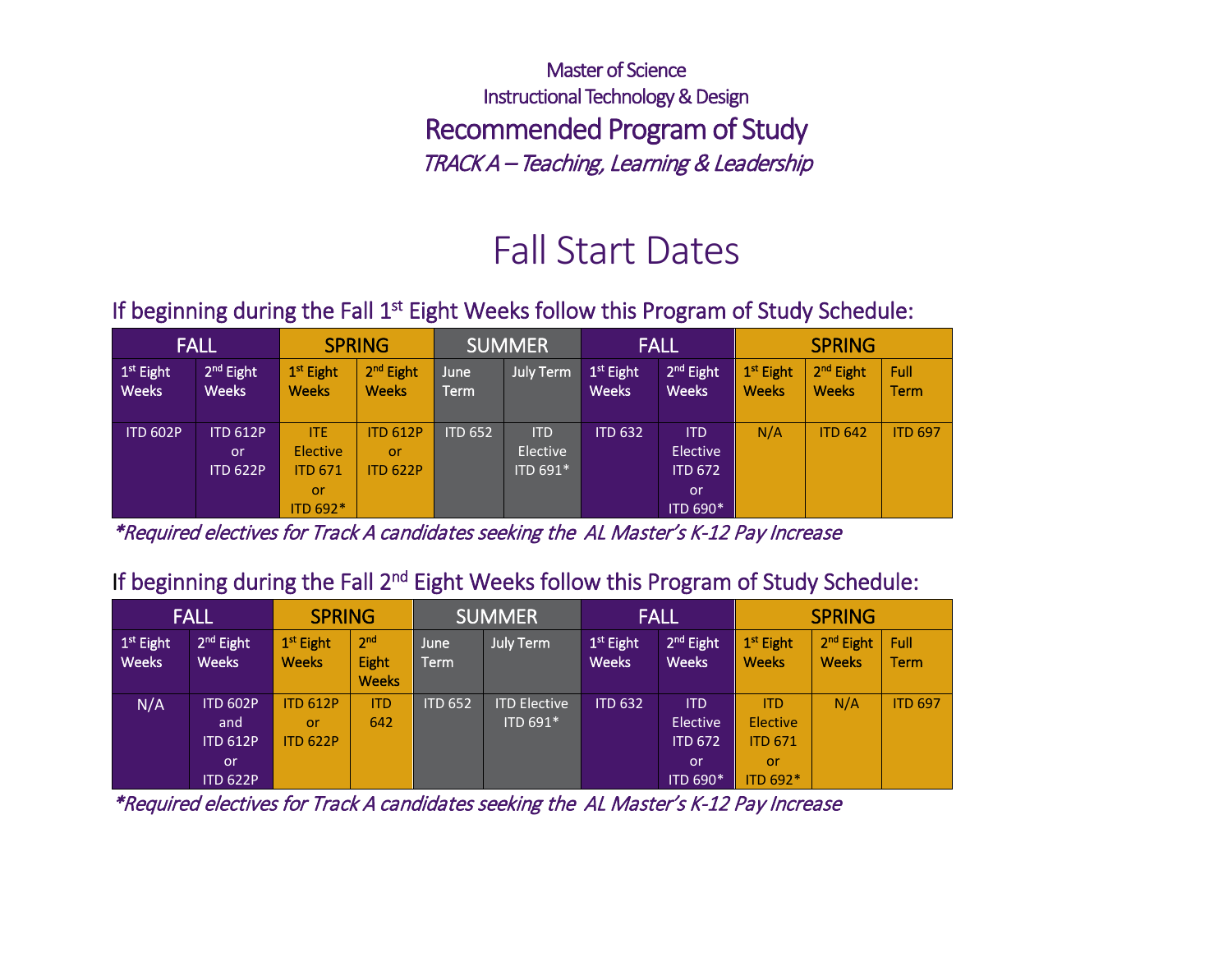Master of Science Instructional Technology & Design Recommended Program of Study TRACK A – Teaching, Learning & Leadership

# Spring Start Dates

### If beginning during the Spring  $1<sup>st</sup>$  Eight Weeks follow this Program of Study Schedule:

| <b>SPRING</b>                         |                                          | <b>SUMMER</b>     |                                          | <b>FALL</b>                              |                                                         | <b>SPRING</b>                                              |                                       | <b>SUMMER</b> |                                    |                     |
|---------------------------------------|------------------------------------------|-------------------|------------------------------------------|------------------------------------------|---------------------------------------------------------|------------------------------------------------------------|---------------------------------------|---------------|------------------------------------|---------------------|
| 1 <sup>st</sup> Eight<br><b>Weeks</b> | 2 <sup>nd</sup> Eight<br><b>Weeks</b>    | June<br>Term      | <b>July Term</b>                         | 1 <sup>st</sup><br>Eight<br><b>Weeks</b> | 2 <sup>nd</sup> Eight<br><b>Weeks</b>                   | 1 <sup>st</sup> Eight<br><b>Weeks</b>                      | 2 <sup>nd</sup> Eight<br><b>Weeks</b> | June<br>Term  | <u>l Ju</u> ly Term                | Full<br><b>Term</b> |
| <b>ITD 602P</b>                       | <b>ITD 612P</b><br>or<br><b>ITD 622P</b> | <b>ITD</b><br>652 | <b>ITD 612P</b><br>or<br><b>ITD 622P</b> | <b>ITD</b><br>632                        | <b>ITD Elective</b><br><b>ITD 672</b><br>or<br>ITD 690* | <b>ITD</b><br>Elective<br><b>ITD 671</b><br>or<br>ITD 692* | <b>ITD 642</b>                        | N/A           | <b>ITD</b><br>Elective<br>ITD 691* | <b>ITD 697</b>      |

\*Required electives for Track A candidates seeking the AL Master's K-12 Pay Increase

#### If beginning during the Spring 2<sup>nd</sup> Eight Weeks follow this Program of Study Schedule:

| <b>SPRING</b>                         |                                                                    | <b>SUMMER</b>  |                                                       | <b>FALL</b>                           |                                                         | <b>SPRING</b>                                              |                                       | <b>SUMMER</b> |                                    |                |
|---------------------------------------|--------------------------------------------------------------------|----------------|-------------------------------------------------------|---------------------------------------|---------------------------------------------------------|------------------------------------------------------------|---------------------------------------|---------------|------------------------------------|----------------|
| 1 <sup>st</sup> Eight<br><b>Weeks</b> | $2nd$ Eight<br><b>Weeks</b>                                        | June<br>Term.  | July<br>Term                                          | 1 <sup>st</sup> Eight<br><b>Weeks</b> | 2 <sup>nd</sup> Eight<br><b>Weeks</b>                   | 1 <sup>st</sup> Eight<br><b>Weeks</b>                      | 2 <sup>nd</sup> Eight<br><b>Weeks</b> | June<br>Term  | July Term                          | Full<br>Term   |
| N/A                                   | <b>ITD 602P</b><br>and<br><b>ITD 612P</b><br>or<br><b>ITD 622P</b> | <b>ITD 652</b> | <b>ITD</b><br>612P<br><b>or</b><br><b>ITD</b><br>622P | <b>ITD 632</b>                        | <b>ITD Elective</b><br><b>ITD 672</b><br>or<br>ITD 690* | <b>ITD</b><br>Elective<br><b>ITD 671</b><br>or<br>ITD 692* | <b>ITD 642</b>                        | N/A           | <b>ITD</b><br>Elective<br>ITD 691* | <b>ITD 697</b> |

\*Required electives for Track A candidates seeking the AL Master's K-12 Pay Increase